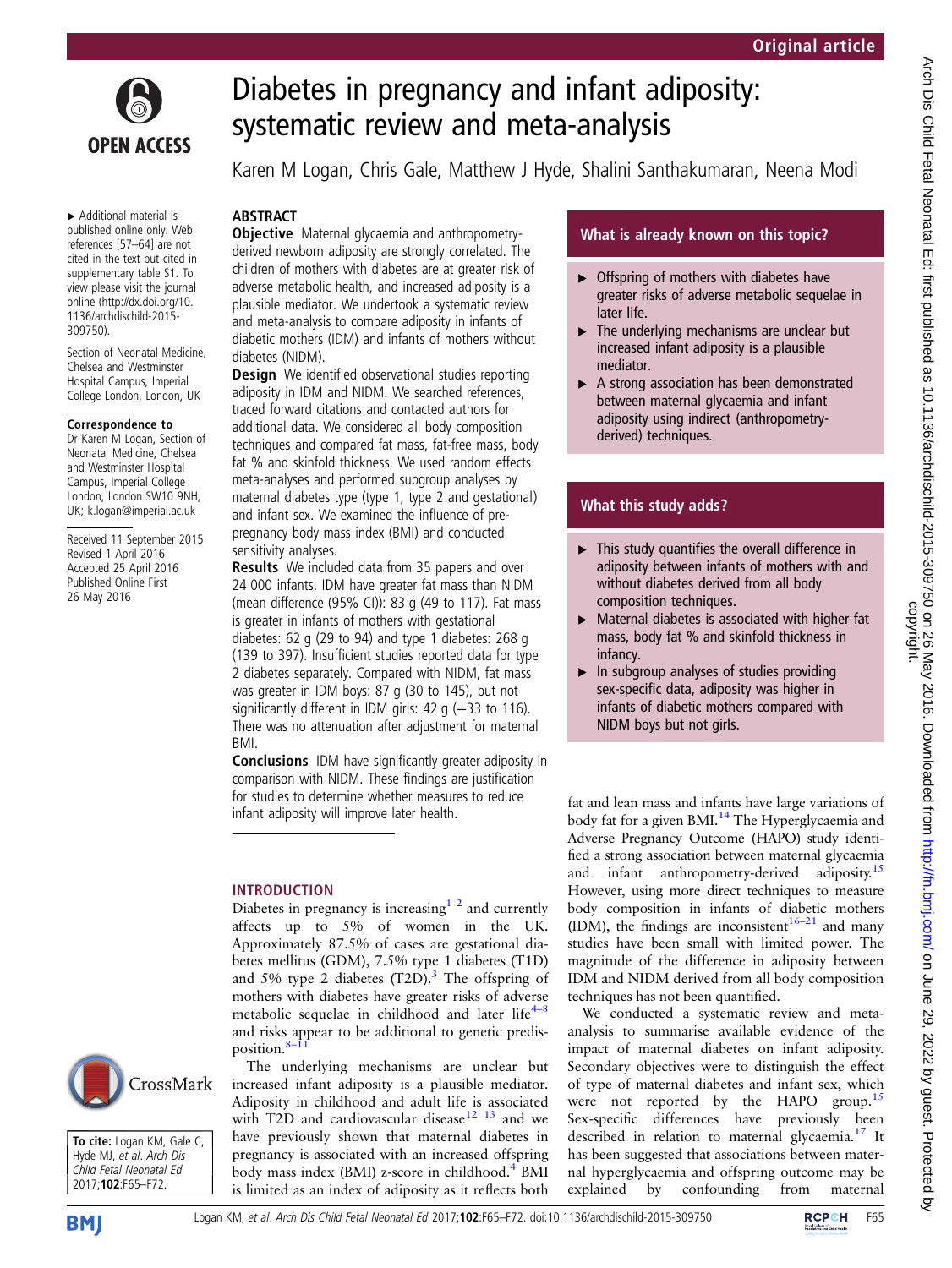overweight.<sup>[22](#page-7-0)</sup> Therefore to establish whether maternal diabetes had independent effects on infant adiposity, we also performed analysis following adjustment for maternal pre-pregnancy BMI.

## **METHODS**

## Literature search

We undertook a systematic review of published observational studies reporting adiposity in IDM and NIDM following MOOSE (meta-analyses and systematic reviews of observational studies) guidelines. We registered the protocol (see online sup-plementary file 1) on PROSPERO.<sup>[23](#page-7-0)</sup> We considered T1D, T2D and GDM as exposures. We planned to evaluate data from infants (ie,  $\leq 1$  year) and children (ie,  $1-18$  years). As a large quantity of data was obtained, we chose to summarise all infant data in one review and to perform a separate analysis for children. We searched in PubMed for studies published before 1 February 2014, without language restrictions, using the search strategy detailed (see online [supplementary](http://dx.doi.org/10.1136/archdischild-2015-309750) figure S1).

We excluded review articles after searching reference lists. Relevant studies were identified from either abstract or full paper. We searched reference lists of retrieved papers and attempted to trace forward citations. Where measures of adiposity were mentioned but not published, maternal diabetes status was unclear or mean and SD values were not provided, we contacted authors for additional data. If no response was received to two requests, or the author was unable to provide data, we excluded the study.

## Data extraction and analysis

Information on study populations, exposure, outcome, results and covariates was extracted and checked by a second author. Study quality was examined independently by three authors using a modified Newcastle–Ottawa Quality Assessment Scale (see online supplementary file 2).

We examined the association between maternal diabetes and each of the following variables independently in infants: fat mass, fat-free mass, body fat %, triceps and subscapular skinfold thickness. We used RevMan 5 (5.2), inverse variance and random effects methods as all studies were observational. We presented differences between groups as pooled mean difference (95% CI).

We presented body composition results derived from skinfold thickness or other techniques as separate subgroups and as a pooled result. Raw skinfold thickness data were presented separately. Where studies only reported different types of diabetes separately, we calculated pooled means and SD for all types combined. Where studies provided adjusted results, we performed separate meta-analyses of adjusted and unadjusted data.

We used forest plots to illustrate results and funnel plots to investigate publication/small study bias.[24](#page-7-0) If funnel plots showed asymmetry, we performed Egger's test.

## Between-study heterogeneity

We assessed heterogeneity using the  $\chi^2$  test for the Q statistic and calculated  $I^2$ , an estimate of the proportion of variance due to between-study heterogeneity.

We investigated potential sources of heterogeneity according to prespecified subgroups (type of maternal diabetes, body composition technique and study quality). We checked whether conclusions differed when only high-quality studies were analysed by conducting a meta-analysis restricted to studies with a high modified Newcastle–Ottawa score (5 out of 5).

We also performed subgroup analysis by infant sex and large for gestational age/macrosomic infants. We performed a separate

meta-analysis of all studies providing results adjusted for maternal BMI. We calculated the mean difference in maternal prepregnancy BMI between mothers with and without diabetes for each individual study and plotted this against the mean difference in infant fat mass or body fat %. If the graphs suggested that studies with larger differences in maternal BMI had larger differences in offspring adiposity, we would have performed a meta-regression.

## RESULTS

## Literature search

We identified 431 papers, of which 45 matched inclusion criteria. We identified two additional studies from reference lists. $25 \frac{25}{26}$  We contacted five authors for body composition or maternal diabetes data; two provided data.<sup>27</sup> <sup>28</sup> Thirty-five papers remained in the systematic review, following exclusions (see online [supplementary](http://dx.doi.org/10.1136/archdischild-2015-309750) figure S1). Seven authors provided outcome means and SD on request,  $15 \frac{17}{18}$   $17 \frac{18}{20}$   $27 \frac{29}{29}$  30 and final meta-analysis data were available from 27 studies. We analysed neonatal (ie, infants <4 weeks old) measurements separately. We report body composition data in [table 1.](#page-2-0) We also present skinfold thickness data (see online [supplementary table](http://dx.doi.org/10.1136/archdischild-2015-309750) S1) and describe all included studies (see online [supplementary table](http://dx.doi.org/10.1136/archdischild-2015-309750) S2).

## Fat mass

Ten studies provided unadjusted data for IDM (all types) and NIDM. Six studies derived fat mass from skinfold thickness,[15](#page-6-0) [21 25 26 28 31](#page-7-0) three studies used air displacement plethysmography  $(ADP)^{17}$  $(ADP)^{17}$  $(ADP)^{17}$  [18 20](#page-7-0) and one study used total body electrical conductivity (TOBEC).<sup>[16](#page-6-0)</sup> Fat mass was higher in IDM (overall 83 g (49 to 117); p<0.00001) (fi[gure 1](#page-4-0)). The pooled mean difference of 83 g represents 22% greater fat mass in IDM in comparison with the mean fat mass of NIDM across all studies.

## Fat-free mass

Eight studies provided unadjusted data. Four studies used skinfold thickness,  $15$  [21 28 31](#page-7-0) three studies used ADP<sup>[17](#page-6-0) [18 20](#page-7-0)</sup> and one study used TOBEC.<sup>[16](#page-6-0)</sup> There was no significant difference in fat-free mass between IDM and NIDM (overall −11 g (−99 to 77);  $p=0.81$ ) (fi[gure 2](#page-4-0)).

## Body fat %

Ten studies provided unadjusted data. Five studies used skinfold thickness,<sup>[15](#page-6-0) [21 25 28 31](#page-7-0)</sup> four studies used ADP<sup>17-20</sup> and one study used TOBEC.<sup>[16](#page-6-0)</sup> Body fat % was higher in IDM (overall 2.2% (1.1% to 3.2%); p<0.0001) (fi[gure 3\)](#page-5-0). There was no evidence of funnel plot asymmetry for any outcome (see online [supplementary](http://dx.doi.org/10.1136/archdischild-2015-309750) figures S2–S4).

## Triceps and subscapular skinfold thicknesses

Raw and unadjusted triceps and subscapular skinfold thicknesses were reported in 17 studies.<sup>15 16 [21 27](#page-7-0)–40</sup> Both were higher in IDM (0.52 mm (0.37 to 0.68) and 0.81 mm (0.56 to 1.05), respectively; p<0.00001) (see online [supplementary](http://dx.doi.org/10.1136/archdischild-2015-309750) figures S5–S6).

## Subgroup analyses

## Types of maternal diabetes

## Gestational diabetes mellitus

Ten studies provided body composition data in infants of mothers with and without GDM.<sup>[15](#page-6-0)–19</sup> <sup>21</sup> <sup>25</sup> <sup>26</sup> <sup>28</sup> <sup>31</sup> Infants of mothers with GDM had higher fat mass (62 g (29 to 94);  $p=0.0002$ ) (see online [supplementary](http://dx.doi.org/10.1136/archdischild-2015-309750) figure S7) and body fat % than NIDM (1.7% (0.7% to 2.8%);  $p=0.002$ ) (see online [supplementary](http://dx.doi.org/10.1136/archdischild-2015-309750) figure S8), but fat-free mass was not significantly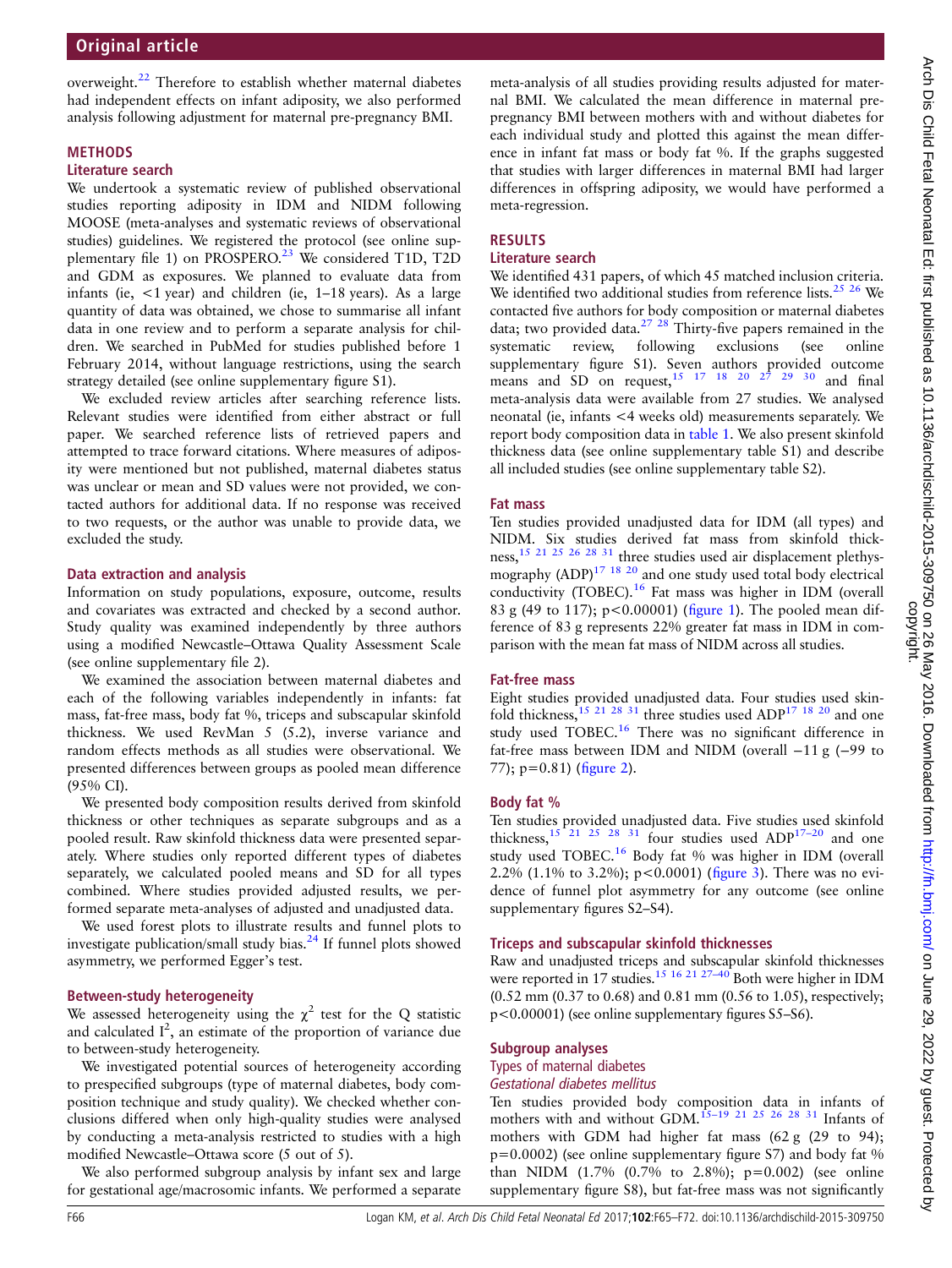|                                      |                                                                                             |                                      | Fat mass $(q)$                                      |                         |                                                     |                         | Fat-free mass (g)                                     |                                             |                                                       |                          | % Fat mass                                           |                      |                                                      |                          |
|--------------------------------------|---------------------------------------------------------------------------------------------|--------------------------------------|-----------------------------------------------------|-------------------------|-----------------------------------------------------|-------------------------|-------------------------------------------------------|---------------------------------------------|-------------------------------------------------------|--------------------------|------------------------------------------------------|----------------------|------------------------------------------------------|--------------------------|
| <b>Study</b>                         | <b>Study groups</b>                                                                         | Age                                  | <b>Controls</b>                                     |                         | <b>IDM</b>                                          |                         | <b>Controls</b>                                       |                                             | <b>IDM</b>                                            |                          | <b>Controls</b>                                      |                      | <b>IDM</b>                                           |                          |
| (A) Studies using skinfold thickness |                                                                                             |                                      |                                                     |                         |                                                     |                         |                                                       |                                             |                                                       |                          |                                                      |                      |                                                      |                          |
| Aman et $a^{31}$                     | Controls: 28<br><b>IDM: 28</b><br>(18 T1D, 10 GDM)                                          | $<$ 48 $h$                           | 500 (200)                                           |                         | 700 (200)                                           |                         | 3100 (400)                                            |                                             | 3400 (400)                                            |                          | 13.5(3.5)                                            |                      | 16.4(3.2)                                            |                          |
| Brunner et al <sup>28</sup>          | Controls: 152<br>$(82$ males)<br>IDM: 9 (all GDM)<br>(three males)                          | $3-5$ days                           | <b>Males</b><br>482<br>(146)<br>Pooled<br>483 (142) | Females<br>485<br>(138) | <b>Males</b><br>653<br>(290)<br>Pooled<br>509 (195) | Females<br>438 (94)     | <b>Males</b><br>3029<br>(352)<br>Pooled<br>2988 (350) | Females<br>2939<br>(342)                    | <b>Males</b><br>3505<br>(433)<br>Pooled<br>2933 (528) | Females<br>2647<br>(276) | <b>Males</b><br>13.5<br>(2.7)<br>Pooled<br>13.7(2.8) | Females<br>14.0(2.8) | <b>Males</b><br>15.2<br>(4.1)<br>Pooled<br>14.5(2.6) | Females<br>14.1<br>(1.9) |
| Enzi et al <sup>25</sup>             | Controls: 17<br><b>IDM: 25</b><br>(8 T1D, 17 GDM)                                           | <b>Birth</b>                         | 386 (91)                                            |                         | 606 (185)                                           |                         |                                                       | Author contacted-no further data available  |                                                       |                          | 12.2(2.1)                                            |                      | 18.1(6.1)                                            |                          |
| McFarland et al <sup>42</sup>        | Controls: 58<br>$(40$ males)<br><b>IDM: 16</b><br>(eight males)<br>(12 GDM, 4 pre-existing) | $<$ 24 $h$                           | 762 (243)                                           |                         | 1012 (292)                                          |                         | 3519 (236)                                            |                                             | 3282 (267)                                            |                          | 17.7                                                 |                      | 23.5                                                 |                          |
| Metzger (HAPO) <sup>15</sup>         | <b>Controls: 16 097</b><br><b>IDM: 3082</b><br>(all GDM)                                    | $<$ 72 h                             | 375 (159)                                           |                         | 424 (177)                                           |                         | 2866 (311)                                            |                                             | 2928 (334)                                            |                          | 11.2(3.53)                                           |                      | 12.2(3.70)                                           |                          |
| Schaefer-Graf et al <sup>26</sup>    | Controls: 190<br>$(92$ males)<br>IDM: 150 (all GDM)<br>$(66$ males)                         | $<$ 48 h                             | 381 (179)                                           |                         | 433 (171)                                           |                         |                                                       | Authors contacted-no further data available |                                                       |                          |                                                      |                      |                                                      |                          |
| Zhao et $al^{21}$                    | Controls: 284<br>$(139$ males)<br><b>IDM: 160</b><br>(all GDM)<br>$(90$ males)              | $<$ 48 h                             | <b>Males</b><br>475<br>(61)<br>Pooled<br>480 (74)   | Females<br>484 (84)     | <b>Males</b><br>579<br>(61)<br>Pooled<br>585 (59)   | Females<br>588 (57)     | <b>Males</b><br>2800<br>(105)<br>Pooled<br>2784 (109) | Females<br>2764<br>(109)                    | <b>Males</b><br>2695<br>(121)<br>Pooled<br>2685 (127) | Females<br>2674<br>(133) | <b>Males</b><br>14.4<br>(1.1)<br>Pooled<br>14.7(1.9) | Females<br>14.7(2.2) | <b>Males</b><br>17.2<br>(0.5)<br>Pooled<br>17.8(0.8) | Females<br>17.9<br>(0.8) |
|                                      | (B) Studies using techniques other than skinfold thickness                                  |                                      |                                                     |                         |                                                     |                         |                                                       |                                             |                                                       |                          |                                                      |                      |                                                      |                          |
| Au et $al^{18}$                      | Controls: 532<br>$(284$ males)<br>IDM: 67 (all GDM)<br>$(28 \text{ males})$                 | $<$ 48 h                             | <b>Males</b><br>306<br>(184)<br>Pooled<br>331 (180) | Females<br>358<br>(172) | <b>Males</b><br>268<br>(181)<br>Pooled<br>272 (180) | Females<br>275<br>(181) | <b>Males</b><br>3033<br>(350)<br>Pooled<br>2959 (342) | Females<br>2874<br>(314)                    | <b>Males</b><br>3017<br>(351)<br>Pooled<br>2846 (338) | Females<br>2717<br>(268) | <b>Males</b><br>8.4(4.3)<br>Pooled<br>9.3(4.3)       | Females<br>10.3(4.2) | <b>Males</b><br>7.4<br>(4.2)<br>Pooled<br>7.9(4.5)   | Females<br>8.4(4.7)      |
| Brumbaugh et al <sup>19</sup>        | Controls: 13 (seven males)<br>IDM: 12 (all GDM)<br>(eight males)                            | $16.3 \pm 2.3$ days<br>$(1-3$ weeks) |                                                     |                         | Author contacted-no further data available          |                         |                                                       |                                             |                                                       |                          | 13.1(5.0)                                            |                      | 14.7(3.0)                                            |                          |
| Catalano et al <sup>16</sup>         | Controls: 220 (119 males)<br><b>IDM: 195</b><br>(all GDM)<br>$(100 \text{ males})$          | $<$ 72 h                             | <b>Males</b><br>352<br>(197)<br>Pooled<br>362 (198) | Females<br>374<br>(200) | <b>Males</b><br>463<br>(200)<br>Pooled<br>436 (206) | Females<br>407<br>(210) | <b>Males</b><br>3044<br>(428)<br>Pooled<br>2975 (408) | Females<br>2894<br>(369)                    | <b>Males</b><br>3071<br>(369)<br>Pooled<br>2962 (405) | Females<br>2847<br>(411) | <b>Males</b><br>9.9(4.6)<br>Pooled<br>10.4(4.6)      | Females<br>10.9(4.5) | <b>Males</b><br>12.7<br>(4.4)<br>Pooled<br>12.4(4.6) | Females<br>12.0<br>(4.9) |
|                                      |                                                                                             |                                      |                                                     |                         |                                                     |                         |                                                       |                                             |                                                       |                          |                                                      |                      |                                                      | Continued                |

<span id="page-2-0"></span>Table 1 Body composition data in infants of mothers with and without diabetes from individual studies included in the systematic review using (A) skinfolds and (B) other techniques

 $E67$ 

copyright.

on Dis Child Hetal Meonatal Ed: Horlighed as 10.119. Protected Dis Child-Setal Arch Downloaded trom but India Dis Child Arch Protected Dis 2013 by guest. Populsion Archeolarchdischild-2015-8097 District Protected by Surfac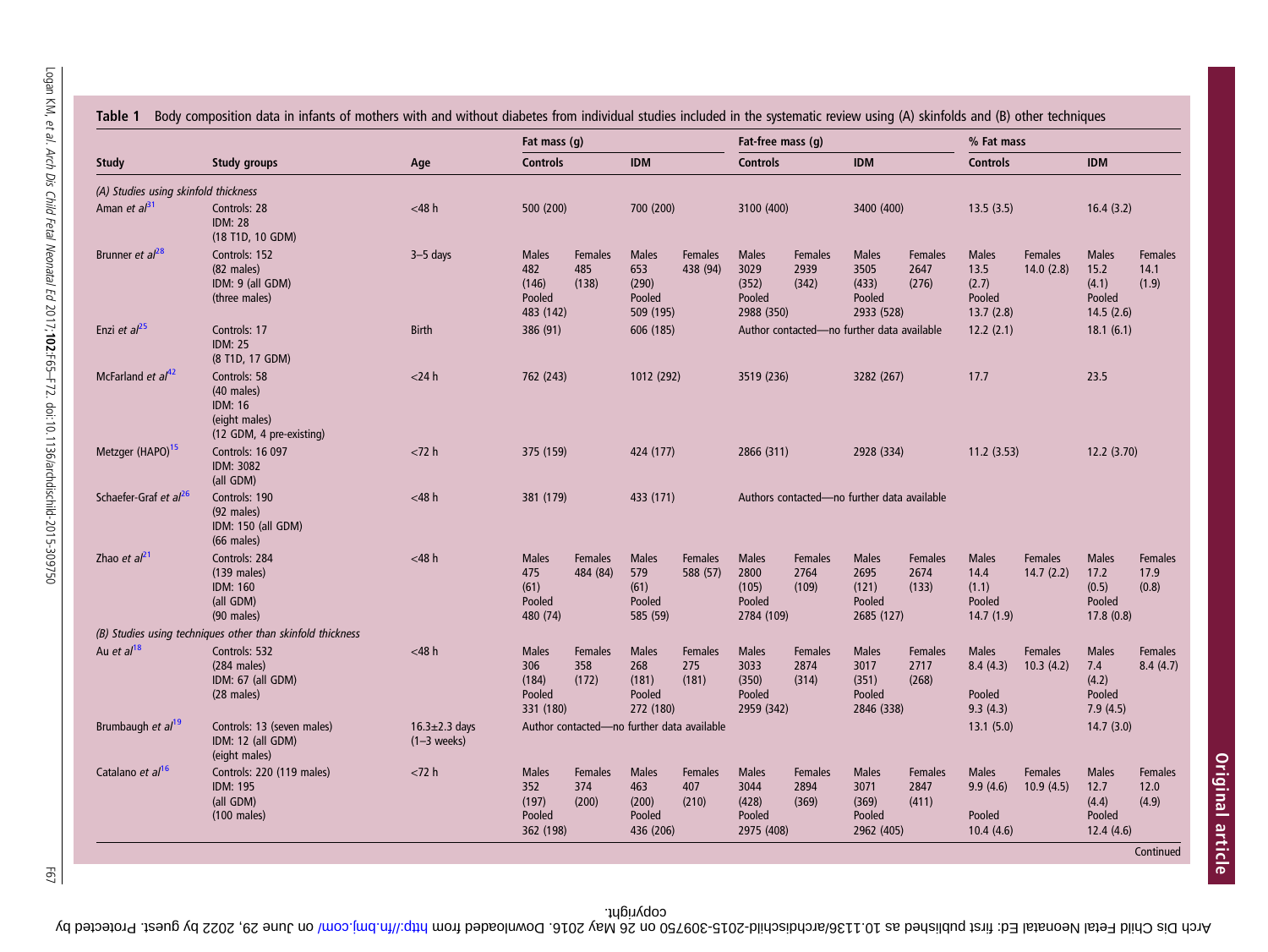#### Table 1 Continued

|                              |                                                                                                     |                 |                                                     | Fat mass (g)                   |                                                     |                                |                                                       | Fat-free mass (g)        |                                                       |                                 |                                                         | % Fat mass                        |                                                      |                                 |  |
|------------------------------|-----------------------------------------------------------------------------------------------------|-----------------|-----------------------------------------------------|--------------------------------|-----------------------------------------------------|--------------------------------|-------------------------------------------------------|--------------------------|-------------------------------------------------------|---------------------------------|---------------------------------------------------------|-----------------------------------|------------------------------------------------------|---------------------------------|--|
| Study                        | Study groups                                                                                        | Age             | <b>Controls</b><br>563 (206)                        |                                | <b>IDM</b><br>662 (163)                             |                                | <b>Controls</b><br>3557 (310)                         |                          | <b>IDM</b><br>3400 (314)                              |                                 | <b>Controls</b><br>13.5(4.5)                            |                                   | <b>IDM</b><br>16.2(3.3)                              |                                 |  |
| Durnwald et al <sup>44</sup> | Controls: 52<br>$(26 \text{ males})$<br><b>IDM: 50</b><br>(all GDM, but LGA babies)<br>$(31$ males) | $<$ 48 $h$      |                                                     |                                |                                                     |                                |                                                       |                          |                                                       |                                 |                                                         |                                   |                                                      |                                 |  |
| Hammami et al <sup>43</sup>  | Controls: 36<br><b>IDM: 11</b><br>(nine GDM, one T1D, one T2D, but all<br>LGA babies)               | $1.8(1.0)$ days | 905 (248)                                           |                                | 1242 (177)                                          |                                | 3393 (213)                                            |                          | 3343 (143)                                            |                                 | 20.4(4.5)                                               |                                   | 26.4(2.7)                                            |                                 |  |
| Lee et al <sup>20</sup>      | Controls: 324<br>$(160 \text{ males})$<br>IDM: 25 (13 GDM, 9 T1D, 3 T2D)<br>$(11 \text{ males})$    | < 60 h          | <b>Males</b><br>323<br>(161)<br>Pooled<br>337 (173) | <b>Females</b><br>351<br>(183) | <b>Males</b><br>565<br>(193)<br>Pooled<br>552 (210) | <b>Females</b><br>542<br>(229) | <b>Males</b><br>2935<br>(437)<br>Pooled<br>2843 (420) | Females<br>2752<br>(383) | <b>Males</b><br>3050<br>(479)<br>Pooled<br>2961 (444) | Females<br>2891<br>(419)        | <b>Males</b><br>9.5(3.6)<br>Pooled<br>10.2(4.0)         | Females<br>10.8(4.2)              | <b>Males</b><br>15.5<br>(4.0)<br>Pooled<br>15.4(4.2) | Females<br>15.2<br>(4.4)        |  |
| Lingwood $et$ al $17$        | Controls: 77<br>$(41$ males)<br>IDM: 84 (all GDM)<br>$(42$ males)                                   | $<$ 6 days      | <b>Males</b><br>353<br>(149)<br>Pooled<br>350 (162) | <b>Females</b><br>346<br>(179) | <b>Males</b><br>400<br>(194)<br>Pooled<br>413 (192) | Females<br>427<br>(191)        | <b>Males</b><br>3189<br>(294)<br>Pooled<br>3045 (320) | Females<br>2880<br>(266) | <b>Males</b><br>2943<br>(314)<br>Pooled<br>2889 (329) | <b>Females</b><br>2835<br>(340) | <b>Males</b><br>9.76<br>(3.55)<br>Pooled<br>10.05(4.05) | <b>Females</b><br>10.39<br>(4.58) | <b>Males</b><br>11.6<br>(4.4)<br>Pooled<br>12.1(4.3) | <b>Females</b><br>12.7<br>(4.1) |  |

GDM, gestational diabetes mellitus; HAPO, Hyperglycaemia and Adverse Pregnancy Outcome; LGA, glycated haemoglobin; T1D, type 1 diabetes; T2D, type 2 diabetes.

on Dis Child Hetal Meonatal Ed: Horlighed as 10.119. Protected Dis Child-Setal Arch Downloaded trom but India Dis Child Arch Protected Dis 2013 by guest. Populsion Archeolarchdischild-2015-8097 District Protected by Surfac

copyright.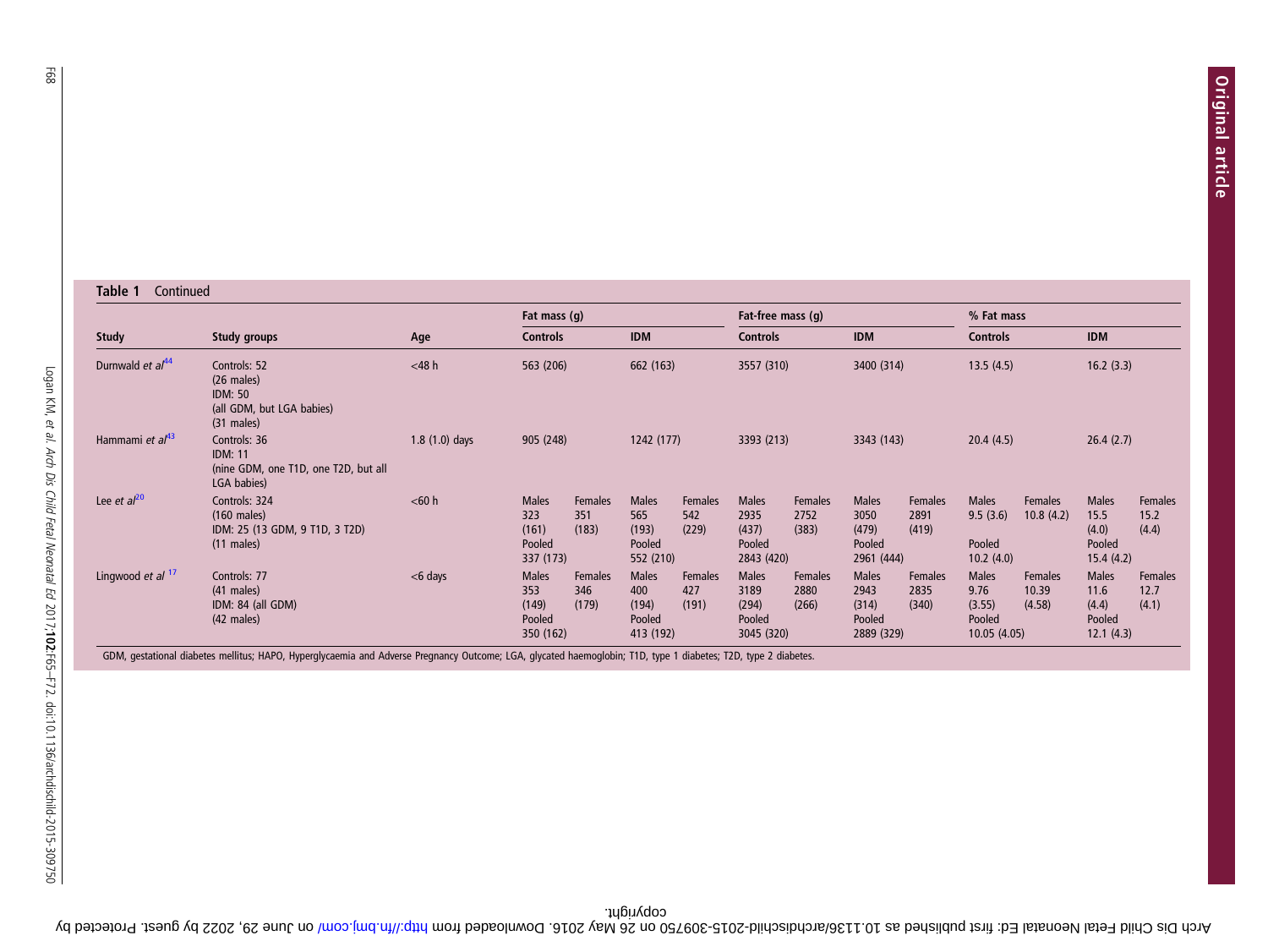<span id="page-4-0"></span>

| <b>IDM</b><br>Control                                                                                                                                                                                                                                                                                                                                                                                                                                                                                                      |     |     |      |                                                       |     |       |              | <b>Mean Difference</b>                  | <b>Mean Difference</b>                      |
|----------------------------------------------------------------------------------------------------------------------------------------------------------------------------------------------------------------------------------------------------------------------------------------------------------------------------------------------------------------------------------------------------------------------------------------------------------------------------------------------------------------------------|-----|-----|------|-------------------------------------------------------|-----|-------|--------------|-----------------------------------------|---------------------------------------------|
|                                                                                                                                                                                                                                                                                                                                                                                                                                                                                                                            |     |     |      |                                                       |     |       |              |                                         |                                             |
| <b>Study or Subgroup</b>                                                                                                                                                                                                                                                                                                                                                                                                                                                                                                   |     |     |      | Mean [grams] SD [grams] Total Mean [grams] SD [grams] |     |       |              | Total Weight IV, Random, 95% CI [grams] | IV, Random, 95% CI [grams]                  |
| 1.1.1 Assessed by skinfold thickness                                                                                                                                                                                                                                                                                                                                                                                                                                                                                       |     |     |      |                                                       |     |       |              |                                         |                                             |
| Aman, 2011                                                                                                                                                                                                                                                                                                                                                                                                                                                                                                                 | 700 | 200 | 28   | 500                                                   | 200 | 28    | 6.0%         | 200.00 [95.24, 304.76]                  |                                             |
| Brunner, 2013                                                                                                                                                                                                                                                                                                                                                                                                                                                                                                              | 509 | 195 | 9    | 483                                                   | 142 | 152   | 4.6%         | 26.00 [-103.38, 155.38]                 |                                             |
| Enzi, 1980                                                                                                                                                                                                                                                                                                                                                                                                                                                                                                                 | 606 | 185 | 25   | 386                                                   | 91  | 17    | 7.5%         | 220.00 [135.56, 304.44]                 |                                             |
| Metzger, 2009                                                                                                                                                                                                                                                                                                                                                                                                                                                                                                              | 424 | 177 | 3082 | 375                                                   | 159 | 16097 | 14.3%        | 49.00 [42.29, 55.71]                    |                                             |
| Schafer-Graf, 2011                                                                                                                                                                                                                                                                                                                                                                                                                                                                                                         | 433 | 171 | 150  | 381                                                   | 179 | 190   | 12.2%        | 52.00 [14.63, 89.37]                    |                                             |
| Zhao, 2013                                                                                                                                                                                                                                                                                                                                                                                                                                                                                                                 | 585 | 59  | 160  | 480                                                   | 74  | 284   | 14.1%        | 105.00 [92.44, 117.56]                  |                                             |
| Subtotal (95% CI)                                                                                                                                                                                                                                                                                                                                                                                                                                                                                                          |     |     | 3454 |                                                       |     | 16768 | 58.7%        | 97.10 [56.30, 137.91]                   |                                             |
| Heterogeneity: Tau <sup>2</sup> = 1702.11; Chi <sup>2</sup> = 80.13, df = 5 (P < 0.00001); $P = 94\%$                                                                                                                                                                                                                                                                                                                                                                                                                      |     |     |      |                                                       |     |       |              |                                         |                                             |
|                                                                                                                                                                                                                                                                                                                                                                                                                                                                                                                            |     |     |      |                                                       |     |       |              |                                         |                                             |
|                                                                                                                                                                                                                                                                                                                                                                                                                                                                                                                            |     |     |      |                                                       |     |       |              |                                         |                                             |
| 1.1.2 Assessed by techniques other than skinfold thickness                                                                                                                                                                                                                                                                                                                                                                                                                                                                 |     |     |      |                                                       |     |       |              |                                         |                                             |
| Au, 2013                                                                                                                                                                                                                                                                                                                                                                                                                                                                                                                   | 272 | 180 | 67   | 331                                                   | 180 | 532   | 11.3%        | -59.00 [-104.73, -13.27]                |                                             |
| Catalano, 2003                                                                                                                                                                                                                                                                                                                                                                                                                                                                                                             | 436 | 206 | 195  | 362                                                   | 198 | 220   | 12.0%        | 74.00 [35.01, 112.99]                   |                                             |
| Lee, 2012                                                                                                                                                                                                                                                                                                                                                                                                                                                                                                                  | 552 | 210 | 25   | 337                                                   | 173 | 324   | 7.5%         | 215.00 [130.55, 299.45]                 |                                             |
| Lingwood, 2011                                                                                                                                                                                                                                                                                                                                                                                                                                                                                                             | 413 | 192 | 84   | 350                                                   | 162 | 77    | 10.4%        | 63.00 [8.27, 117.73]                    |                                             |
| Subtotal (95% CI)                                                                                                                                                                                                                                                                                                                                                                                                                                                                                                          |     |     | 371  |                                                       |     | 1153  | 41.3%        | 68.51 [-24.49, 161.50]                  |                                             |
|                                                                                                                                                                                                                                                                                                                                                                                                                                                                                                                            |     |     |      |                                                       |     |       |              |                                         |                                             |
|                                                                                                                                                                                                                                                                                                                                                                                                                                                                                                                            |     |     |      |                                                       |     |       |              |                                         |                                             |
|                                                                                                                                                                                                                                                                                                                                                                                                                                                                                                                            |     |     |      |                                                       |     |       |              |                                         |                                             |
|                                                                                                                                                                                                                                                                                                                                                                                                                                                                                                                            |     |     |      |                                                       |     |       |              |                                         |                                             |
|                                                                                                                                                                                                                                                                                                                                                                                                                                                                                                                            |     |     |      |                                                       |     |       |              |                                         |                                             |
|                                                                                                                                                                                                                                                                                                                                                                                                                                                                                                                            |     |     |      |                                                       |     |       |              |                                         |                                             |
|                                                                                                                                                                                                                                                                                                                                                                                                                                                                                                                            |     |     |      |                                                       |     |       |              |                                         |                                             |
| Test for overall effect: $Z = 4.66$ (P < 0.00001)<br>Heterogeneity: Tau <sup>2</sup> = 8144.61; Chi <sup>2</sup> = 37.97, df = 3 (P < 0.00001); I <sup>2</sup> = 92%<br>Test for overall effect: $Z = 1.44$ (P = 0.15)<br><b>Total (95% CI)</b><br>Heterogeneity: Tau <sup>2</sup> = 2062.23; Chi <sup>2</sup> = 119.97, df = 9 (P < 0.00001); i <sup>2</sup> = 92%<br>Test for overall effect: $Z = 4.82$ (P < 0.00001)<br>Test for subgroup differences: Chi <sup>2</sup> = 0.30, df = 1 (P = 0.58), l <sup>2</sup> = 0% |     |     | 3825 |                                                       |     |       | 17921 100.0% | 82.90 [49.20, 116.61]                   | $-200$<br>0 100200<br><b>IDM</b><br>Control |

Figure 1 Forest plot (random effects analysis) comparing fat mass (g) in IDM and NIDM (all types of diabetes).

different  $(-23 g (-116 to 70); p=0.62)$  (see online [supplementary](http://dx.doi.org/10.1136/archdischild-2015-309750) figure S9). Raw and unadjusted skinfold data were reported in 12 studies.<sup>[15 16](#page-6-0) [21](#page-7-0) 27-[31 33 37](#page-7-0)-39</sup> Infants of mothers with GDM had higher triceps (0.47 mm (0.27 to 0.66); p<0.00001) and subscapular skinfolds (0.69 mm (0.37 to 1.02); p<0.0001). Heterogeneity remained high for all outcomes  $(\chi^2 \text{ p} < 0.05, \text{ I}^2 > 92\%).$ 

#### Type 1 diabetes

Two studies presented separate body composition data<sup>25</sup>  $31$  and one presented skinfold thickness data $34$  in infants of mothers with T1D. Fat mass  $(268 \text{ g } (139 \text{ to } 397), \text{ p} < 0.0001)$  and body fat % (5.3% (−0.1% to 10.7%), p=0.05) were higher in IDM (see online [supplementary](http://dx.doi.org/10.1136/archdischild-2015-309750) figures S7 and S8). Heterogeneity was significant for body fat % ( $\chi^2$  p=0.0005, I<sup>2</sup>=92%), but not for fat mass ( $\chi^2$  p=0.11, I<sup>2</sup>=61%).

Maternal diabetes type accounted for 89% of the variation in fat mass and 39% of the variation in body fat %, although the difference for body fat % was not statistically significant (indicated by test for subgroup differences in forest plots).

## Type 2 diabetes

No study provided separate data for infants of mothers with T2D.

#### Infant sex

One study reported sex-specific data $17$  and we received data from nine additional authors.<sup>[16](#page-6-0)</sup> <sup>18</sup> <sup>20</sup> <sup>21</sup> <sup>27</sup> <sup>28</sup> <sup>30</sup> <sup>38</sup> <sup>41</sup> Six studies provided unadjusted body composition data in IDM and NIDM girls and boys.<sup>16–[18](#page-6-0)</sup> <sup>20</sup> <sup>21</sup> <sup>28</sup> IDM girls had lower fat-free mass than NIDM girls  $(-85 \text{ g } (-152 \text{ to } -17));$ p=0.01), but fat mass (42 g (−33 to 116); p=0.27) and body fat % (1.5% ( $-0.4\%$  to 3.4%); p=0.13) were not significantly different. IDM boys had higher fat mass (87 g (30 to 145);  $p=0.003$ ) and higher body fat % (2.3% (1.0% to 3.7%); p=0.0008) than NIDM boys, but fat-free mass was not significantly different (−49 g (−150 to 52); p=0.34). Heterogeneity was not detected between male and female subgroups for any outcome ( $\chi^2$  p>0.05, I<sup>2</sup>=0%). Of note, in this subgroup analysis, when sexes were combined, the results for fat mass and body fat % were similar to the overall analyses, but fat-free mass was significantly lower in IDM (−76 g (−123 to −29),  $p=0.002$ ).

Six studies reported raw and unadjusted skinfold data in IDM and NIDM girls and boys.<sup>[16](#page-6-0) [21 27 28 30 38](#page-7-0)</sup> IDM girls had greater triceps and subscapular skinfolds ( $p$ <0.05) than NIDM girls. IDM boys had greater triceps and subscapular skinfolds (p<0.001) than NIDM boys.

|                                                                                                                                           |       | <b>IDM</b> |      |                                                       | Control |       |              | <b>Mean Difference</b>                  | <b>Mean Difference</b>     |     |
|-------------------------------------------------------------------------------------------------------------------------------------------|-------|------------|------|-------------------------------------------------------|---------|-------|--------------|-----------------------------------------|----------------------------|-----|
| <b>Study or Subgroup</b>                                                                                                                  |       |            |      | Mean [grams] SD [grams] Total Mean [grams] SD [grams] |         |       |              | Total Weight IV, Random, 95% CI [grams] | IV, Random, 95% CI [grams] |     |
| 1.3.1 Assessed by skinfold thickness                                                                                                      |       |            |      |                                                       |         |       |              |                                         |                            |     |
| Aman, 2011                                                                                                                                | 3,400 | 400        | 28   | 3,100                                                 | 400     | 28    | 8.7%         | 300.00 [90.47, 509.53]                  |                            |     |
| Brunner, 2013                                                                                                                             | 2,933 | 528        | 9    | 2,988                                                 | 350     | 152   | 4.6%         | -55.00 [-404.41, 294.41]                |                            |     |
| Metzger, 2009                                                                                                                             | 2,928 | 334        | 3082 | 2,866                                                 | 311     | 16097 | 16.8%        | 62.00 [49.27, 74.73]                    |                            |     |
| Zhao, 2013                                                                                                                                | 2,685 | 127        | 160  | 2,784                                                 | 109     | 284   | 16.7%        | -99.00 [-122.41, -75.59]                |                            |     |
| Subtotal (95% CI)                                                                                                                         |       |            | 3279 |                                                       |         | 16561 | 46.8%        | 38.39 [-95.28, 172.06]                  |                            |     |
| Heterogeneity: Tau <sup>2</sup> = 13074.92; Chi <sup>2</sup> = 147.02, df = 3 (P < 0.00001); i <sup>2</sup> = 98%                         |       |            |      |                                                       |         |       |              |                                         |                            |     |
| Test for overall effect: $Z = 0.56$ (P = 0.57)                                                                                            |       |            |      |                                                       |         |       |              |                                         |                            |     |
| 1.3.2 Assessed by techniques other than skinfolds                                                                                         |       |            |      |                                                       |         |       |              |                                         |                            |     |
| Au, 2013                                                                                                                                  | 2,846 | 338        | 67   | 2,959                                                 | 342     | 532   | 14.5%        | $-113.00$ [ $-198.99$ ], $-27.01$ ]     |                            |     |
| Catalano, 2003                                                                                                                            | 2,962 | 405        | 195  | 2,975                                                 | 408     | 220   | 14.9%        | -13.00 [-91.34, 65.34]                  |                            |     |
| Lee, 2012                                                                                                                                 | 2,961 | 444        | 25   | 2,843                                                 | 420     | 324   | 9.9%         | 118.00 [-61.95, 297.95]                 |                            |     |
| Lingwood, 2011                                                                                                                            | 2,889 | 329        | 84   | 3,045                                                 | 320     | 77    | 13.9%        | -156.00 [-256.29, -55.71]               |                            |     |
| Subtotal (95% CI)                                                                                                                         |       |            | 371  |                                                       |         | 1153  | 53.2%        | -58.30 [-152.00, 35.40]                 |                            |     |
| Heterogeneity: Tau <sup>2</sup> = 6109.83; Chi <sup>2</sup> = 10.01, df = 3 (P = 0.02); l <sup>2</sup> = 70%                              |       |            |      |                                                       |         |       |              |                                         |                            |     |
| Test for overall effect: $Z = 1.22$ (P = 0.22)                                                                                            |       |            |      |                                                       |         |       |              |                                         |                            |     |
| <b>Total (95% CI)</b>                                                                                                                     |       |            | 3650 |                                                       |         |       | 17714 100.0% | -10.97 [-99.24, 77.30]                  |                            |     |
| Heterogeneity: Tau <sup>2</sup> = 12016.69; Chi <sup>2</sup> = 170.91, df = 7 (P < 0.00001); $P = 96\%$                                   |       |            |      |                                                       |         |       |              |                                         | $-250$<br>$-500$<br>250    | 500 |
| Test for overall effect: $Z = 0.24$ (P = 0.81)<br>Test for subgroup differences: Chi <sup>2</sup> = 1.35, df = 1 (P = 0.25), $P = 25.8\%$ |       |            |      |                                                       |         |       |              |                                         | Control IDM                |     |
|                                                                                                                                           |       |            |      |                                                       |         |       |              |                                         |                            |     |

Figure 2 Forest plot (random effects analysis) comparing fat-free mass (g) in IDM and NIDM (all types of diabetes).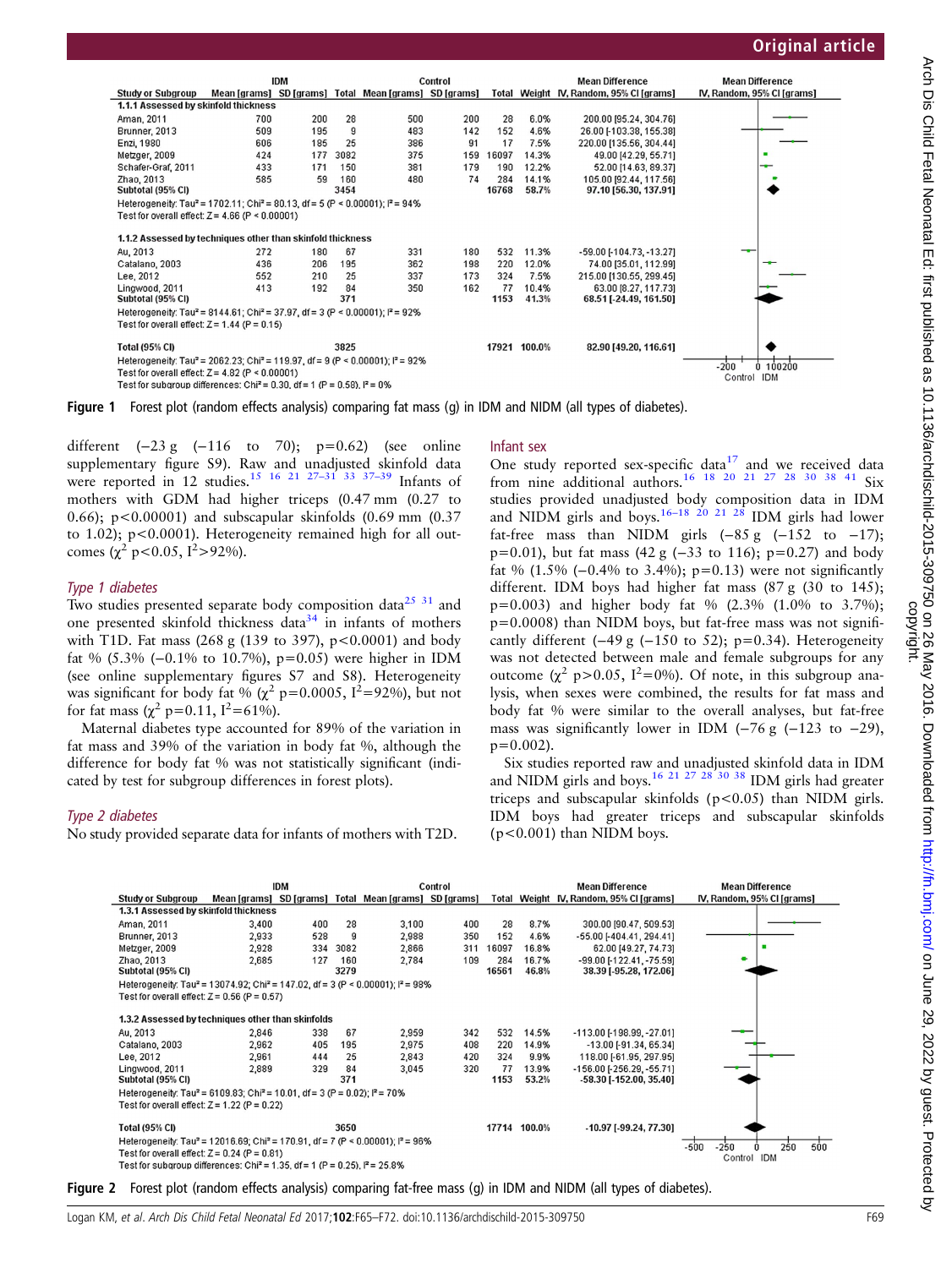#### <span id="page-5-0"></span>Large for gestational age/macrosomic infants

Three studies provided separate body composition data in large for gestational age/macrosomic IDM and NIDM.<sup>[42](#page-7-0)–44</sup> In IDM, fat mass was higher (220 g (62 to 379);  $p=0.006$ ) and fat-free mass was lower (−140 g (−246 to −34); p=0.009).

## **Heterogeneity**

Heterogeneity was statistically significant with between-study differences accounting for >90% of variation throughout ( $\chi^2$ ) and  $I<sup>2</sup>$  values in forest plots). The following additional potential sources of heterogeneity were investigated.

## Type of technique

Studies assessing adiposity using skinfold thickness were compared with those using other techniques (fi[gures 1](#page-4-0)–3). Technique accounted for none of the variation in fat mass or body fat % and 26% of the variation in fat-free mass, though there were no statistically significant differences between the groups. Furthermore, heterogeneity remained high within the technique subgroups.

#### Study quality

Only one study achieved a highly modified Newcastle–Ottawa score; a separate analysis was not possible.<sup>[15](#page-6-0)</sup>

#### Adjusted analyses

One study provided data adjusted for a number of confounders; a separate analysis was not possible.<sup>[15](#page-6-0)</sup>

#### Maternal pre-pregnancy BMI

We included studies providing maternal BMI measured prepregnancy or during pregnancy as these are closely correlated. Four studies adjusted body composition for BMI obtained prepregnancy<sup>17</sup><sup>18</sup><sup>21</sup> or at the time of glucose tolerance test  $(GTT)$ .<sup>[15](#page-6-0)</sup> A meta-analysis of the unadjusted data showed greater fat mass (73 g (27 to 119),  $p=0.002$ ) in IDM, but differences in body fat %  $(1.2\% (-0.3\% \text{ to } 2.8\%), p=0.11)$  and fat-free mass (−72 g (−188 to 45), p=0.23) were not statistically significant.

The results were similar with adjusted data (fat mass 64 g (12 to 115), p=0.02; body fat % 1.2% (−0.3% to 2.6%), p=0.11; fat-free mass  $-64$  g ( $-182$  to 54), p=0.29).

Eight studies reported maternal pre-pregnancy BMI16–[19](#page-6-0) [21 26 28](#page-7-0) or BMI at the time of GTT[.15](#page-6-0) Plots of mean difference in maternal BMI between mothers with and without diabetes against mean difference in infant fat mass and body fat % showed no evidence of a relationship between increasing maternal BMI and increasing infant adiposity (see online [supplementary](http://dx.doi.org/10.1136/archdischild-2015-309750) figures S10–S11).

## **DISCUSSION**

We have shown that maternal diabetes is associated with significantly higher fat mass, body fat % and skinfold thickness in infancy. We summarised data acquired using a range of body composition techniques, from 35 papers and over 24 000 infants. We followed a preregistered public protocol, with the aim of reducing reporting bias $23$  and included studies from ethnically diverse countries.

The main limitation was the high degree of study heterogeneity. We investigated potential sources by sensitivity analysis, namely study quality, body composition technique and maternal diabetes type. Subgroup analysis of study quality was not pos-sible as only one high-quality study was identified.<sup>[15](#page-6-0)</sup> This reflects the small and observational nature of the majority of studies included. Subgroup analyses of data derived from skinfold thickness and other techniques revealed no significant differences between subgroups and heterogeneity was high irrespective of the technique used. The majority of studies included offspring of mothers with GDM and the overall findings were mainly reflective of this group. Significant heterogeneity remained in the subgroup analysis of studies of mothers with GDM. The variable definition and treatment of GDM among studies are likely contributing factors. Adiposity was significantly higher in infants of mothers with T1D, but there were insufficient studies to perform separate meta-analyses for T2D. Metabolic effects of exposure to diabetes in utero appear to be similar regardless of diabetes type,  $8\frac{45\frac{46}{10}}{100}$  $8\frac{45\frac{46}{10}}{100}$  but the effect on infant adiposity warrants further investigation. Though we identified a

| <b>IDM</b>                                                                                         |                                                                     |                                                                                                                                                                |                                                                                                                            |            |                                                                       | <b>Mean Difference</b>                                                                                                                                                                                                                                                                                                         | <b>Mean Difference</b>          |  |  |  |
|----------------------------------------------------------------------------------------------------|---------------------------------------------------------------------|----------------------------------------------------------------------------------------------------------------------------------------------------------------|----------------------------------------------------------------------------------------------------------------------------|------------|-----------------------------------------------------------------------|--------------------------------------------------------------------------------------------------------------------------------------------------------------------------------------------------------------------------------------------------------------------------------------------------------------------------------|---------------------------------|--|--|--|
|                                                                                                    |                                                                     |                                                                                                                                                                | SD                                                                                                                         |            |                                                                       |                                                                                                                                                                                                                                                                                                                                | IV, Random, 95% CI              |  |  |  |
|                                                                                                    |                                                                     |                                                                                                                                                                |                                                                                                                            |            |                                                                       |                                                                                                                                                                                                                                                                                                                                |                                 |  |  |  |
|                                                                                                    | 28                                                                  | 13.5                                                                                                                                                           | 3.5                                                                                                                        | 28         | 9.4%                                                                  | 2.90 [1.14, 4.66]                                                                                                                                                                                                                                                                                                              |                                 |  |  |  |
|                                                                                                    | 9                                                                   | 13.7                                                                                                                                                           | 2.8                                                                                                                        | 152        | 9.4%                                                                  | $0.80$ [ $-0.96$ , $2.56$ ]                                                                                                                                                                                                                                                                                                    |                                 |  |  |  |
|                                                                                                    | 25                                                                  | 12.2                                                                                                                                                           | 2.1                                                                                                                        | 17         | 7.1%                                                                  | 5.90 [3.31, 8.49]                                                                                                                                                                                                                                                                                                              |                                 |  |  |  |
|                                                                                                    | 3082                                                                | 11.2                                                                                                                                                           | 3.53                                                                                                                       | 16097      | 12.8%                                                                 | 1.00 [0.86, 1.14]                                                                                                                                                                                                                                                                                                              |                                 |  |  |  |
|                                                                                                    | 160                                                                 | 14.7                                                                                                                                                           | 1.9                                                                                                                        | 284        | 12.7%                                                                 | 3.10 [2.85, 3.35]                                                                                                                                                                                                                                                                                                              |                                 |  |  |  |
|                                                                                                    | 3304                                                                |                                                                                                                                                                |                                                                                                                            | 16578      | 51.3%                                                                 | 2.51 [1.06, 3.96]                                                                                                                                                                                                                                                                                                              |                                 |  |  |  |
|                                                                                                    |                                                                     |                                                                                                                                                                |                                                                                                                            |            |                                                                       |                                                                                                                                                                                                                                                                                                                                |                                 |  |  |  |
|                                                                                                    |                                                                     |                                                                                                                                                                |                                                                                                                            |            |                                                                       |                                                                                                                                                                                                                                                                                                                                |                                 |  |  |  |
|                                                                                                    |                                                                     |                                                                                                                                                                |                                                                                                                            |            |                                                                       |                                                                                                                                                                                                                                                                                                                                |                                 |  |  |  |
|                                                                                                    |                                                                     |                                                                                                                                                                |                                                                                                                            |            |                                                                       |                                                                                                                                                                                                                                                                                                                                |                                 |  |  |  |
|                                                                                                    | 67                                                                  | 9.3                                                                                                                                                            | 4.3                                                                                                                        | 532        | 11.1%                                                                 | $-1.40$ $[-2.54, -0.26]$                                                                                                                                                                                                                                                                                                       |                                 |  |  |  |
|                                                                                                    | 12                                                                  | 13.1                                                                                                                                                           | 5                                                                                                                          | 13         | 5.8%                                                                  | 1.60 [-1.60, 4.80]                                                                                                                                                                                                                                                                                                             |                                 |  |  |  |
|                                                                                                    | 195                                                                 | 10.4                                                                                                                                                           | 4.6                                                                                                                        | 220        | 11.7%                                                                 | 2.00 [1.11, 2.89]                                                                                                                                                                                                                                                                                                              |                                 |  |  |  |
|                                                                                                    | 25                                                                  | 10.2                                                                                                                                                           | 4                                                                                                                          | 324        | 9.5%                                                                  | 5.20 [3.50, 6.90]                                                                                                                                                                                                                                                                                                              |                                 |  |  |  |
|                                                                                                    | 84                                                                  |                                                                                                                                                                |                                                                                                                            | 77         | 10.7%                                                                 | 2.05 [0.76, 3.34]                                                                                                                                                                                                                                                                                                              |                                 |  |  |  |
|                                                                                                    | 383                                                                 |                                                                                                                                                                |                                                                                                                            | 1166       | 48.7%                                                                 | 1.86 [-0.22, 3.93]                                                                                                                                                                                                                                                                                                             |                                 |  |  |  |
| Heterogeneity: Tau <sup>2</sup> = 4.83; Chi <sup>2</sup> = 45.01, df = 4 (P < 0.00001); $P = 91\%$ |                                                                     |                                                                                                                                                                |                                                                                                                            |            |                                                                       |                                                                                                                                                                                                                                                                                                                                |                                 |  |  |  |
|                                                                                                    |                                                                     |                                                                                                                                                                |                                                                                                                            |            |                                                                       |                                                                                                                                                                                                                                                                                                                                |                                 |  |  |  |
|                                                                                                    |                                                                     |                                                                                                                                                                |                                                                                                                            |            |                                                                       |                                                                                                                                                                                                                                                                                                                                |                                 |  |  |  |
|                                                                                                    | 3687                                                                |                                                                                                                                                                |                                                                                                                            |            |                                                                       | 2.17 [1.13, 3.21]                                                                                                                                                                                                                                                                                                              |                                 |  |  |  |
|                                                                                                    |                                                                     |                                                                                                                                                                |                                                                                                                            |            |                                                                       |                                                                                                                                                                                                                                                                                                                                | -5<br>5<br>$-10$                |  |  |  |
|                                                                                                    |                                                                     |                                                                                                                                                                |                                                                                                                            |            |                                                                       |                                                                                                                                                                                                                                                                                                                                | 10<br>Control IDM               |  |  |  |
|                                                                                                    |                                                                     |                                                                                                                                                                |                                                                                                                            |            |                                                                       |                                                                                                                                                                                                                                                                                                                                |                                 |  |  |  |
|                                                                                                    | 14.5<br>6.1<br>18.1<br>12.2<br>17.8<br>14.7<br>12.4<br>15.4<br>12.1 | 1.2.1 Assessed by skinfold thickness<br>16.4 3.2<br>2.6<br>3.7<br>0.8<br>$7.9$ 4.5<br>3<br>4.6<br>4.2<br>4.3<br>Test for overall effect: $Z = 1.76$ (P = 0.08) | Mean SD Total Mean<br>Test for overall effect: $Z = 3.39$ (P = 0.0007)<br>Test for overall effect: $Z = 4.11$ (P < 0.0001) | 10.05 4.05 | Control<br>1.2.2 Assessed by techniques other than skinfold thickness | Heterogeneity: Tau <sup>2</sup> = 2.20; Chi <sup>2</sup> = 215.20, df = 4 (P < 0.00001); l <sup>2</sup> = 98%<br>17744 100.0%<br>Heterogeneity: Tau <sup>2</sup> = 2.19; Chi <sup>2</sup> = 260.22, df = 9 (P < 0.00001); $P = 97\%$<br>Test for subgroup differences: Chi <sup>2</sup> = 0.26, df = 1 (P = 0.61), $I^2 = 0\%$ | Total Weight IV, Random, 95% CI |  |  |  |

Figure 3 Forest plot (random effects analysis) comparing body fat % in IDM and NIDM (all types of diabetes).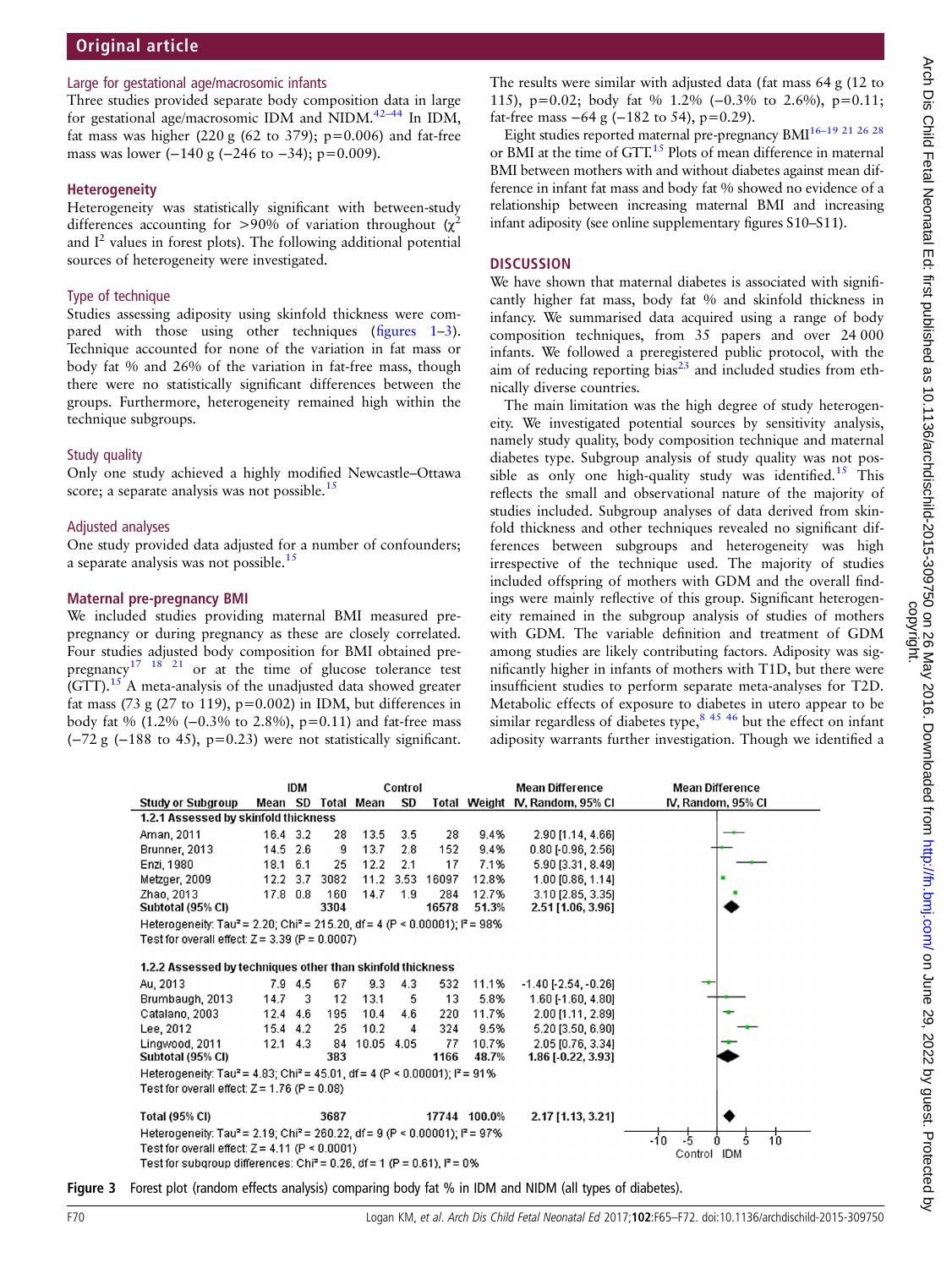<span id="page-6-0"></span>high degree of study heterogeneity, the consistency of findings led to greater confidence in the conclusions. IDM also had greater fat mass than NIDM within the subgroup of large for gestational age/macrosomic infants. This finding supports an additional risk to metabolic health in these infants following exposure to maternal diabetes.<sup>4</sup>

A further strength was the provision of additional sex-specific data from many authors, enabling exploration of sex-specific effects of maternal diabetes. Fat mass and body fat % were statistically higher in IDM compared with NIDM boys but not girls. Boys grow more quickly and may be more vulnerable to glycaemic fluctuation. Lingwood et  $al^{17}$  found maternal fasting blood glucose to be the major predictor of infant body fat in boys but not in girls. Regnault  $et$   $al^{48}$  $al^{48}$  $al^{48}$  found sex-specific associations of maternal glucose tolerance with childhood adiposity, but not fat-free mass. In our analysis of fat-free mass, there was very wide heterogeneity. We found significantly lower fat-free mass in IDM in some subgroups, including studies which provided sex-specific estimates (in girls but not in boys), but could not explain the heterogeneity between studies. The studies reported had limited power for sex-specific differences to be adequately explored. We recommend that future studies are powered to detect sex-specific effects.

The relationship between maternal diabetes in pregnancy and offspring adiposity has been examined in two previous systematic reviews but neither assessed effects in infancy and in both BMI was used as a measure of overweight.<sup>4 [49](#page-7-0)</sup> We previously found an association between maternal diabetes and childhood BMI z-score, which was attenuated in studies adjusting results for maternal pre-pregnancy BMI.<sup>4</sup> In contrast, Kim et  $al^{49}$  $al^{49}$  $al^{49}$ found no statistically significant relationship between GDM and offspring BMI in the majority of studies, but did not perform a meta-analysis.

The rising prevalence of GDM in low/middle-income countries is strongly linked to increasing maternal obesity. The HAPO group found that maternal GDM and, to a lesser extent, maternal obesity were independently associated with newborn adiposity with their combination having the greatest impact.<sup>50</sup> We performed a separate examination of studies that adjusted for maternal BMI; fat mass remained significantly higher in IDM, supporting an independent effect of maternal diabetes. This is also supported by sibling comparison studies which show that children born after their mother developed diabetes as opposed to before have higher systolic blood pressure, glycated haemoglobin, BMI and nearly four times the odds of developing  $T2D.<sup>9-1</sup>$ 

We have shown that maternal diabetes is associated with greater infant adiposity. As fat mass appears to track from infancy into childhood, this may be a harbinger of longer term risks to health. $51$   $52$  A randomised controlled trial of GDM treatment showed reduced neonatal adiposity.<sup>[53](#page-7-0)</sup> However, little association was found between maternal glycaemia and offspring obesity at age 2 years in HAPO participants in Belfast (one of 15 study centres), $5<sup>4</sup>$  nor have follow-up studies shown reduced early child-hood obesity following treatment of GDM,<sup>[55 56](#page-7-0)</sup> though intriguingly female offspring had lower fasting glucose concentrations.[55](#page-7-0) In conclusion, published evidence identifies maternal diabetes as a risk factor for offspring adiposity. Whether this is a causal mediator for the well-recognised risks to the later health of IDM remains to be established.

Acknowledgements We would like to thank all the authors listed in online [supplementary table](http://dx.doi.org/10.1136/archdischild-2015-309750) S2 who kindly contributed additional data to this meta-analysis.

Contributors All authors of the paper contributed to the writing of the study protocol. KML conducted the literature search, assisted by MJH; where required KML contacted the authors for further data; KML extracted the data from the relevant papers, checked by CG and KML, CG and MJH carried out a quality assessment of all included studies. KML and SS conducted the meta-analysis. KML, MJH and CG wrote the first draft of the paper. This was revised by NM. All authors contributed to the interim and final drafts of the paper. All authors approved the final version of the paper.

Funding This study was supported by an Action Medical Research Fellowship awarded to KML, grant number GN2008.

Competing interests KML and NM declare financial support for the submitted work from an Action Medical Research Fellowship; CG, MJH and SS have received funding from the National Institute of Health Research and NM has held research grants awarded by the National Institute of Health Research, Wellcome Trust, Action Medical Research, Child Growth Foundation, Department of Health, Westminster Medical School Research Trust, Healthcare Quality Improvement Partnership, HCA International and Bliss. CG's contribution to this study was supported by an Academy of Medical Sciences Starter Grant for Clinical Lecturers (supported by the Medical Research Council, Wellcome Trust, British Heart Foundation, Arthritis Research UK, Prostate Cancer UK and The Royal College of Physicians) and through a MRC Clinician Scientist Fellowship.

Provenance and peer review Not commissioned; externally peer reviewed.

Open Access This is an Open Access article distributed in accordance with the terms of the Creative Commons Attribution (CC BY 4.0) license, which permits others to distribute, remix, adapt and build upon this work, for commercial use, provided the original work is properly cited. See: [http://creativecommons.org/](http://creativecommons.org/licenses/by/4.0/) [licenses/by/4.0/](http://creativecommons.org/licenses/by/4.0/)

## **REFERENCES**

- Bell R, Bailey K, Cresswell T, et al. Trends in prevalence and outcomes of pregnancy in women with pre-existing type I and type II diabetes.  $B/\overline{OG}$  2008;115:445–52.
- 2 Dabelea D, Snell-Bergeon JK, Hartsfield CL, et al. Increasing prevalence of gestational diabetes mellitus (GDM) over time and by birth cohort: Kaiser Permanente of Colorado GDM Screening Program. [Diabetes Care](http://dx.doi.org/10.2337/diacare.28.3.579) 2005;28:579-84.
- 3 NICE. NICE guideline 63: diabetes in pregnancy. Management of diabetes and its complications in pregnancy from the preconception to the postnatal period. [http://](http://www.nice.org.uk/guidance/CG63) [www.nice.org.uk/guidance/CG63](http://www.nice.org.uk/guidance/CG63) (accessed 30 Jun 2014 2009).
- 4 Philipps LH, Santhakumaran S, Gale C, et al. The diabetic pregnancy and offspring BMI in childhood: a systematic review and meta-analysis. [Diabetologia](http://dx.doi.org/10.1007/s00125-011-2180-y) 2011;54:1957–66.
- Aceti A, Santhakumaran S, Logan KM, et al. The diabetic pregnancy and offspring blood pressure in childhood: a systematic review and meta-analysis. [Diabetologia](http://dx.doi.org/10.1007/s00125-012-2689-8) 2012;55:3114–27.
- 6 Dabelea D, Pettitt DJ. Intrauterine diabetic environment confers risks for type 2 diabetes mellitus and obesity in the offspring, in addition to genetic susceptibility. J Pediatr Endocrinol Metab 2001;14:1085–91.
- 7 Silverman BL, Rizzo T, Green OC, et al. Long-term prospective evaluation of offspring of diabetic mothers. [Diabetes](http://dx.doi.org/10.2337/diab.40.2.S121) 1991;40(Suppl 2):121–5.
- 8 Fetita LS, Sobngwi E, Serradas P, et al. Consequences of fetal exposure to maternal diabetes in offspring. [J Clin Endocrinol Metab](http://dx.doi.org/10.1210/jc.2006-0624) 2006;91:3718-24.
- Bunt JC, Tataranni PA, Salbe AD. Intrauterine exposure to diabetes is a determinant of hemoglobin A1c and systolic blood pressure in Pima Indian Children. [J Clin](http://dx.doi.org/10.1210/jc.2005-0007) [Endocrinol Metab](http://dx.doi.org/10.1210/jc.2005-0007) 2005;90:3225–9.
- 10 Dabelea D, Hanson RL, Lindsay RS, et al. Intrauterine exposure to diabetes conveys risks for type 2 diabetes and obesity: a study of discordant sibships. [Diabetes](http://dx.doi.org/10.2337/diabetes.49.12.2208) 2000;49:2208–11.
- 11 Lawlor DA, Lichtenstein P, Långström N. Association of maternal diabetes mellitus in pregnancy with offspring adiposity into early adulthood: sibling study in a prospective cohort of 280,866 men from 248,293 families. [Circulation](http://dx.doi.org/10.1161/CIRCULATIONAHA.110.980169) 2011;123:258–65.
- 12 Juonala M, Magnussen CG, Berenson GS, et al. Childhood adiposity, adult adiposity, and cardiovascular risk factors. [N Engl J Med](http://dx.doi.org/10.1056/NEJMoa1010112) 2011;365:1876-85.
- 13 Falaschetti E, Hingorani AD, Jones A, et al. Adiposity and cardiovascular risk factors in a large contemporary population of pre-pubertal children. [Eur Heart J](http://dx.doi.org/10.1093/eurheartj/ehq355) 2010;31:3063–72.
- 14 De Cunto APG, Ronfani L, Travan L, et al. Can body mass index accurately predict adiposity in newborns? [Arch Dis Child Fetal Neonatal Ed](http://dx.doi.org/10.1136/archdischild-2013-305386) 2013;99:F238-9.
- 15 HAPO SCRG. Hyperglycemia and Adverse Pregnancy Outcome (HAPO) Study: associations with neonatal anthropometrics. [Diabetes](http://dx.doi.org/10.2337/db08-1112) 2009;58:453-9.
- 16 Catalano PM, Thomas A, Huston-Presley L, et al. Increased fetal adiposity: a very sensitive marker of abnormal in utero development. [Am J Obstet Gynecol](http://dx.doi.org/10.1016/S0002-9378(03)00828-7) 2003;189:1698–704.
- 17 Lingwood BE, Henry AM, d'Emden MC, et al. Determinants of body fat in infants of women with gestational diabetes mellitus differ with fetal sex. [Diabetes Care](http://dx.doi.org/10.2337/dc11-0728) 2011;34:2581–5.